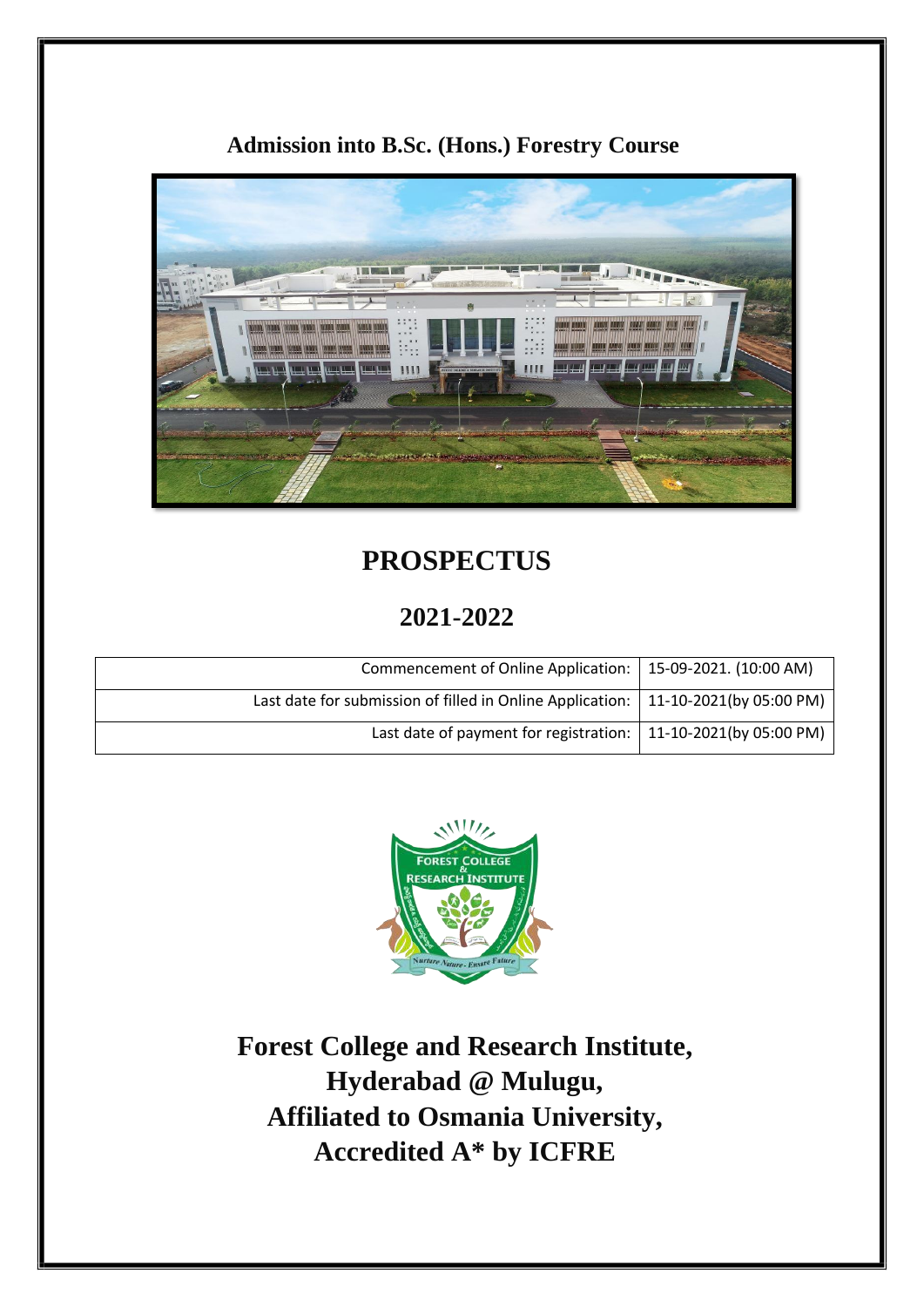**The candidates are required to read Prospectus thoroughly before applying to the following courses ONLINE.** 

| <b>Course and Duration</b>                       | <b>College</b>                                            | <b>Total</b><br><b>Intake</b> |
|--------------------------------------------------|-----------------------------------------------------------|-------------------------------|
| <b>B.Sc. (Hons.) Forestry</b><br>(Payment Quota) | Forest College and Research Institute, Hyderabad @ Mulugu | 05                            |
|                                                  |                                                           |                               |

### **1. Eligibility:**

Candidates should have passed Intermediate Examination  $(10+2$  pattern) or any examination recognized as equivalent there to by the board of Intermediate Examination, Telangana State with the following subjects: (a) Biology (b) Physics (c) Chemistry Or (a) Mathematics (b) Biology (c) Physics (d) Chemistry

**Note:** Irrespective of the subjects taken at the qualifying examination, candidate seeking admission to the B.Sc. (Hons.) Forestry course should appear for Biology, Physics and Chemistry in TSEAMCET.

• Candidates should obtain at least 45% of marks (40% in case of candidates belonging to SC/ST category) in the subject specified taken together at  $10+2$  / Intermediate.

Note: proof of satisfying in the marks criteria in the qualifying examination in respect of candidates who appeared for the examination during the year of admission should be furnished at the time of admissions.

### **2. Criteria for selection:**

• The selection of candidates for all the seats shall be made on the basis of ranks obtained by the candidates in the Telangana State **EAMCET-2021** conducted by the **Telangana State Council of Higher Education (TSCHE)**.

#### **3. Age:**

The candidate should have completed 17 years of age as on  $31<sup>st</sup>$  December of the year of admission and the upper age limit is 22 years for General and BC candidates and 25 years in respect of Scheduled Caste and Scheduled Tribe candidates as on 31<sup>st</sup> December of the year of Admissions.

#### **4. Reservation of seats:**

As per the statutory provisions followed in State of Telangana

- 1. 85% of the seats are reserved for local candidates and 15% of seats are unreserved.
- 2. Backward Classes: 29% of seats are reserved under this category. **o** (BC-A – 7%; BC-B – 10%; BC-C – 1%; BC-D – 7%; BC-E – 4%) **o** Scheduled Caste (SC): 15% **o** Scheduled Tribe (ST): 6%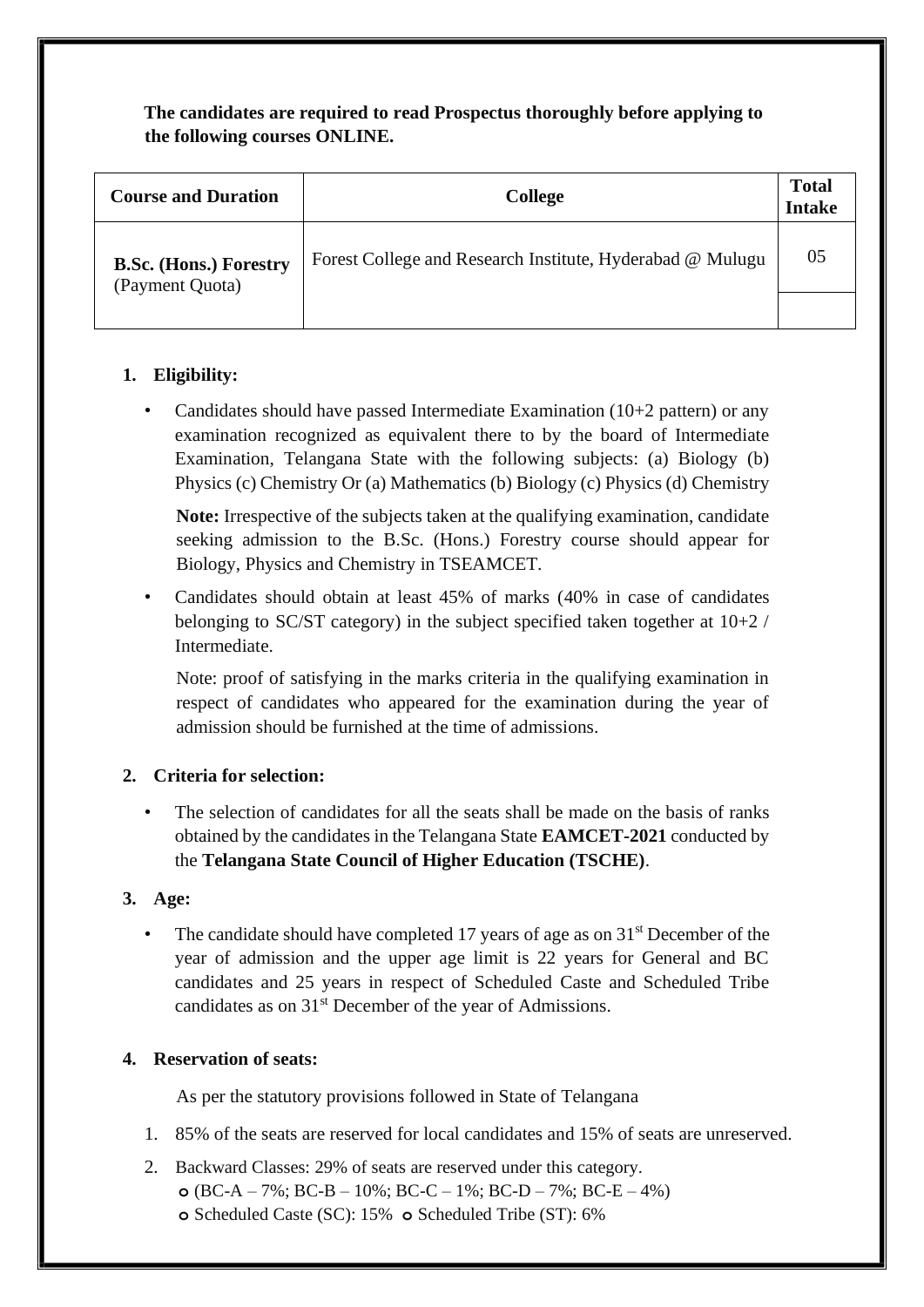**o** EWS 10%

- 3. Reservation of seats for Women: In the course, 33 1/3% of the seats shall be reserved in favour of women candidates from each category.
- 4. Other Reservations:
	- a. Defence Personnel (CAP) 2%
	- b. National Cadet Corps. (NCC) 1%
	- c. Games & Sports (0.5%)
	- d. Physically Challenged 3% (1% for Visually Handicapped; 1% for Hearing Impaired 1% for Orthopedically Handicapped).

#### **5. Residential Certificate:**

• Applicants who are having a break in the years of study for reasons other than failure or those who passed the qualifying examination by private study have to submit this certificate issued by the Tahsildar. In case, the applicant has resided in more than one place, separate certificate from the Tahsildar, should be furnished for such places of residence.

#### **6. Hostel facility:**

• Compulsory residential program and rooms shall be provided subject to the availability of accommodation in the respective college.

#### **7. Dress code:**

• Light blue shirt and Dark blue trouser for boys and Light blue Kameez and Dark blue salwar & Dupatta for girls.

#### **8. Original certificates to be produced at the time of Admission:**

- Secondary School Certificate (S.S.C.) / 10th std. certificate as a proof of Date of Birth.
- 10+2/ Intermediate marks memo.
- Community Certificate for SC, ST and BC candidates as per G.O. Ms. No. 58, Social Welfare (J) Dept, dated 12.5.1997 issued by MRO / Tahsildar.
- Proof of Local/ Non-Local status of the candidates according to rules in force those who have studied for at least four consecutive academic years ending with the first appearance in the qualifying examination as regular students need to submit only the bonafide certificates from the colleges/ schools where they have studied. In case the candidates have studied four consecutive years preceding the qualifying examination in more than one local area, the candidates must submit the bonafide certificate(s) of at least seven consecutive academic years ending with the first appearance in the qualifying examination as regular students. In case the candidates have not studied in any educational institution during part of 4/7 years preceding the qualifying examination, they have to submit a certificate to that effect from the concerned Mandal Revenue Officer / Tahsildar.
- TS EAMCET (AM) 2021 Rank Card and Hall Ticket.
- F.C.R.I. Registration Form applied online.

#### **9. Fees:**

The particulars of fees are given here under. The candidates who are granted admission shall have to pay the prescribed fees immediately at the time of admission.